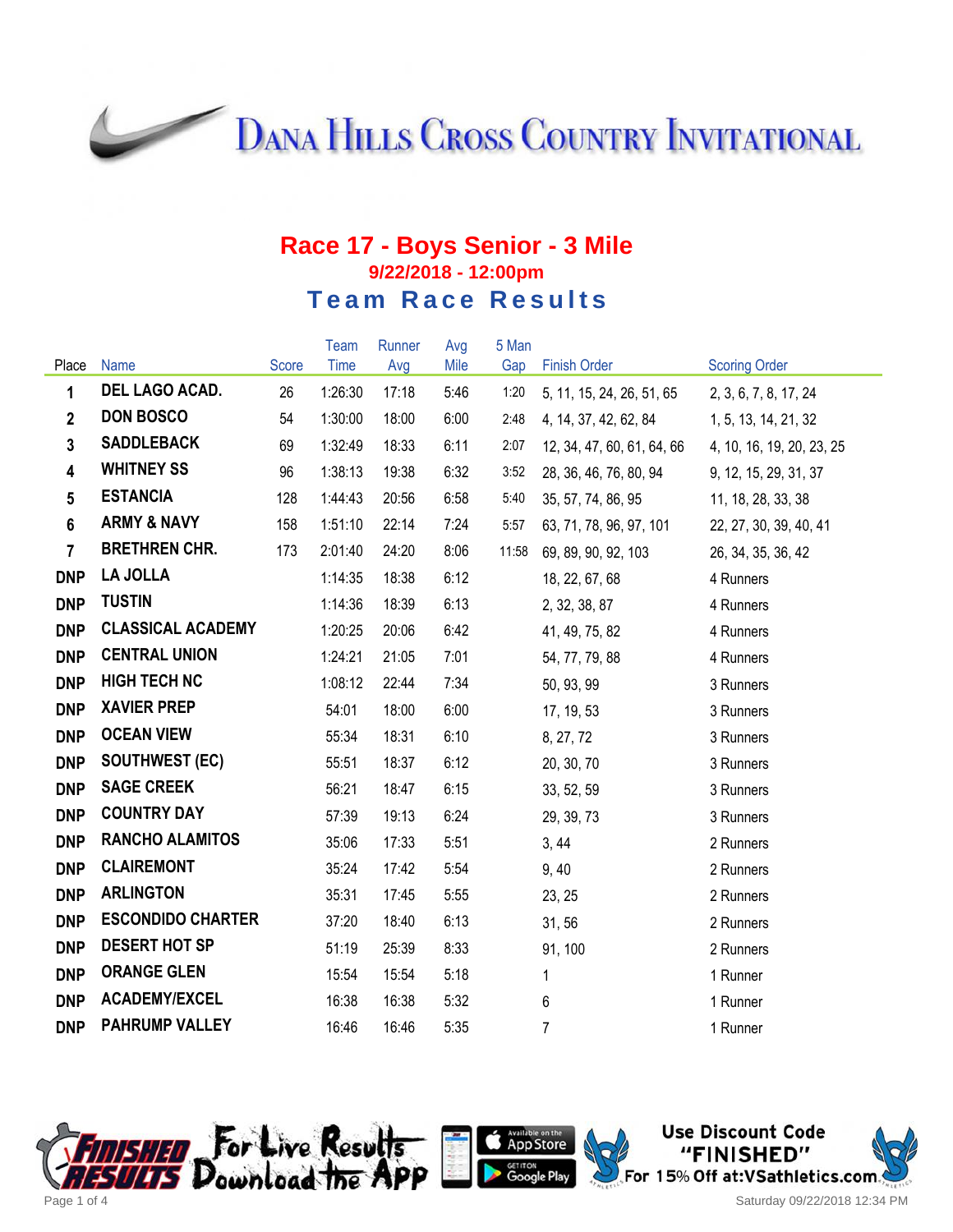## **Race 17 - Boys Senior - 3 Mile 9/22/2018 - 12:00pm Team Race Results**

| Place      | Name                                        | Score | Team<br>Time | Runner<br>Avg | Avg<br>Mile | 5 Man<br>Gap | <b>Finish Order</b> | <b>Scoring Order</b> |
|------------|---------------------------------------------|-------|--------------|---------------|-------------|--------------|---------------------|----------------------|
| <b>DNP</b> | <b>YORBA LINDA</b>                          |       | 17:00        | 17:00         | 5:40        |              | 10                  | 1 Runner             |
| <b>DNP</b> | <b>HILLCREST</b>                            |       | 17:13        | 17:13         | 5:44        |              | 13                  | 1 Runner             |
| <b>DNP</b> | <b>WHITTIER CHR.</b>                        |       | 17:14        | 17:14         | 5:44        |              | 16                  | 1 Runner             |
| <b>DNP</b> | <b>ST. MICHAEL'S PREP</b>                   |       | 17:32        | 17:32         | 5:50        |              | 21                  | 1 Runner             |
| <b>DNP</b> | <b>PACIFIC RIDGE</b>                        |       | 18:39        | 18:39         | 6:13        |              | 43                  | 1 Runner             |
| <b>DNP</b> | <b>HIGH TECH HIGH</b><br><b>CHULA VISTA</b> |       | 18:44        | 18:44         | 6:14        |              | 45                  | 1 Runner             |
| <b>DNP</b> | <b>HOLTVILLE</b>                            |       | 18:52        | 18:52         | 6:17        |              | 48                  | 1 Runner             |
| <b>DNP</b> | <b>SOUTH PASADENA</b>                       |       | 19:10        | 19:10         | 6:23        |              | 55                  | 1 Runner             |
| <b>DNP</b> | <b>MISSION BAY</b>                          |       | 19:14        | 19:14         | 6:24        |              | 58                  | 1 Runner             |
| <b>DNP</b> | <b>GUAJOME PARK</b><br><b>ACAD</b>          |       | 21:49        | 21:49         | 7:16        |              | 81                  | 1 Runner             |
| <b>DNP</b> | <b>SADDLEBACK VALLEY</b><br>CHR.            |       | 32:03        | 32:03         | 10:41       |              | 102                 | 1 Runner             |





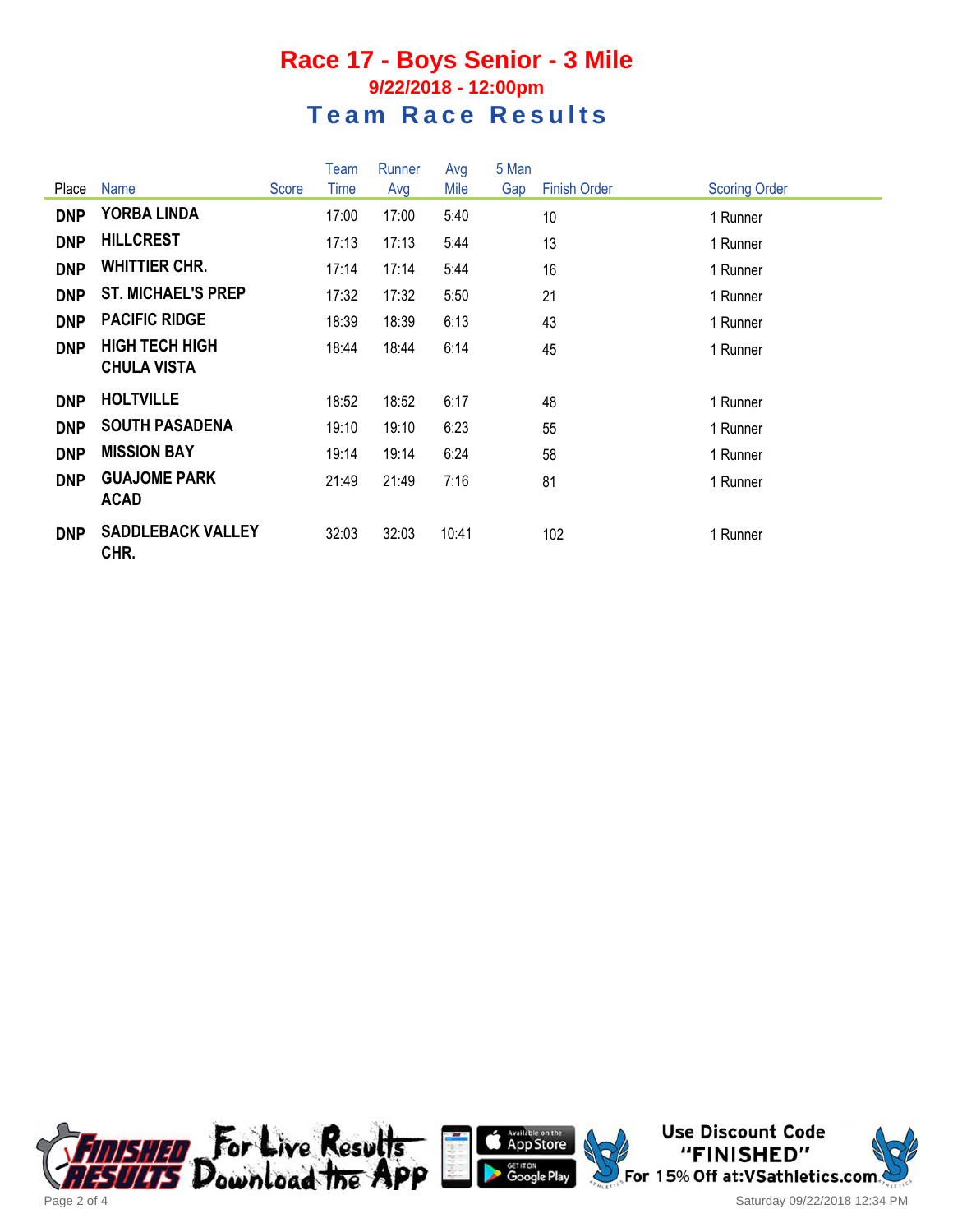## **Race 17 - Boys Senior - 3 Mile 9/22/2018 - 12:00pm Individual Race Results**

|    | Place Name            |    | <b>Grade School</b> | Time    | <b>Points</b> |    | Place Name              |                 | <b>Grade School</b>      | Time    | <b>Points</b> |
|----|-----------------------|----|---------------------|---------|---------------|----|-------------------------|-----------------|--------------------------|---------|---------------|
| 1  | <b>Rashad Prince</b>  | 12 | Orange Glen         | 15:54.7 |               | 39 | Nicolas Barrera         | 12              | Country Day              | 18:24.9 |               |
| 2  | Jose Munguia          | 12 | Tustin              | 15:55.1 |               | 40 | Saul Gallegas           | 12              | Clairemont               | 18:25.8 |               |
| 3  | Andrew Lopez          | 12 | Rancho Alamitos     | 16:25.2 |               | 41 | Camden Osborn           | 12              | <b>Classical Academy</b> | 18:30.5 |               |
| 4  | Aaron Dominguez       | 12 | Don Bosco           | 16:29.0 | 1             | 42 | Vincent Maldonado       | 12              | Don Bosco                | 18:37.7 | 14            |
| 5  | Payton Jackson        | 12 | Del Lago Acad.      | 16:31.6 | 2             | 43 | Cougar Hansen           | 12              | Pacific Ridge            | 18:39.2 |               |
| 6  | Joseph Bonato         | 12 | Academy/Excel       | 16:38.2 |               | 44 | Richard Le              | 12              | Rancho Alamitos          | 18:40.9 |               |
| 7  | Cipollini Jacob       | 12 | Pahrump Valley      | 16:46.3 |               | 45 | Michael Savala          | 12              | High Tech High Chu       | 18:44.2 |               |
| 8  | <b>Edwin Montes</b>   | 12 | Ocean View          | 16:53.5 |               | 46 | Jacob Cariaga           | 12              | <b>Whitney SS</b>        | 18:44.5 | 15            |
| 9  | Charlie Jenkins       | 12 | Clairemont          | 16:58.5 |               | 47 | Johnny Lopez            | 12              | Saddleback               | 18:50.7 | 16            |
| 10 | Ethan Clark           | 12 | Yorba Linda         | 17:00.2 |               | 48 | Ruben Sanchez           | 12              | Holtville                | 18:52.1 |               |
| 11 | Nicholas Preston      | 12 | Del Lago Acad.      | 17:04.7 | 3             | 49 | <b>Brendan Voges</b>    | 12              | <b>Classical Academy</b> | 18:52.6 |               |
| 12 | Leonardo Orozco       | 12 | Saddleback          | 17:08.1 | 4             | 50 | Ryan Cruz               | 12              | High Tech NC             | 18:52.8 |               |
| 13 | Edwin Valdin          | 12 | Hillcrest           | 17:13.6 |               | 51 | Thor Emblem             | 12              | Del Lago Acad.           | 18:52.8 | 17            |
| 14 | Joseph Cisneros       | 12 | Don Bosco           | 17:14.1 | 5             | 52 | Kellen Bassler          | 12              | Sage Creek               | 18:54.0 |               |
| 15 | Audil Rihan           | 12 | Del Lago Acad.      | 17:14.4 | 6             | 53 | Jesus Arzapalo          | 12              | Xavier Prep              | 19:06.7 |               |
| 16 | Kai Barboza           | 12 | Whittier Chr.       | 17:14.8 |               | 54 | <b>Nick Rios</b>        | 12              | <b>Central Union</b>     | 19:09.8 |               |
| 17 | <b>Patrick Trubee</b> | 12 | Xavier Prep         | 17:25.9 |               | 55 | Bryan Rini              | 12              | South Pasadena           | 19:10.4 |               |
| 18 | lan Phipps            | 12 | La Jolla            | 17:27.3 |               | 56 | Robert Howard           | 12              | Escondido Charter        | 19:11.1 |               |
| 19 | Elijah Salmon         | 12 | <b>Xavier Prep</b>  | 17:28.5 |               | 57 | Diego Monroy            | 11              | Estancia                 | 19:11.5 | 18            |
| 20 | Bernardo Apolinar     | 12 | Southwest (Ec)      | 17:30.2 |               | 58 | Nick Archer             | 12              | <b>Mission Bay</b>       | 19:14.7 |               |
| 21 | John Esser            | 12 | St. Michael's Prep  | 17:32.9 |               | 59 | Dylan Voss              | 12              | Sage Creek               | 19:15.0 |               |
| 22 | Alex Kalchev          | 12 | La Jolla            | 17:33.1 |               | 60 | Deryck Walker           | 12              | Saddleback               | 19:15.8 | 19            |
| 23 | <b>Brendon Lopez</b>  | 12 | Arlington           | 17:41.0 |               | 61 | <b>Christopher Rios</b> | 12              | Saddleback               | 19:15.8 | 20            |
| 24 | Arturo Velasco        | 12 | Del Lago Acad.      | 17:48.0 | 7             | 62 | Alejandro Rojo          | 12              | Don Bosco                | 19:17.0 | 21            |
| 25 | Michael Soto          | 12 | Arlington           | 17:50.2 |               | 63 | Charlie McBride         | 12              | Army & Navy              | 19:19.1 | 22            |
| 26 | <b>Adam Douillet</b>  | 12 | Del Lago Acad.      | 17:52.0 | 8             | 64 | Edson Godinez           | 12              | Saddleback               | 19:19.7 | 23            |
| 27 | Isaac Lopez           | 12 | Ocean View          | 17:52.5 |               | 65 | Sean Logan              | 12              | Del Lago Acad.           | 19:29.3 | 24            |
| 28 | Alvin To              | 12 | <b>Whitney SS</b>   | 17:55.2 | 9             | 66 | Dilan Oezkan            | 12 <sup>°</sup> | Saddleback               | 19:41.1 | 25            |
| 29 | Dakota Hernandez      | 12 | Country Day         | 18:06.9 |               | 67 | Aaron Goldberg          | 10              | La Jolla                 | 19:42.7 |               |
| 30 | Miguel Vargas         | 12 | Southwest (Ec)      | 18:06.9 |               | 68 | Alexandre Sellier       | 12              | La Jolla                 | 19:52.3 |               |
| 31 | Carter Cooper         | 12 | Escondido Charter   | 18:09.5 |               | 69 | Jack Patcheak           | 12              | Brethren Chr.            | 20:10.2 | 26            |
| 32 | Grant Golka           | 12 | Tustin              | 18:09.5 |               | 70 | Luis Salas-Magallanes   | 11              | Southwest (Ec)           | 20:14.7 |               |
| 33 | Donovan Yates         | 12 | Sage Creek          | 18:12.4 |               | 71 | Reid Zeiber             | 12              | Army & Navy              | 20:32.2 | 27            |
| 34 | <b>Edwin Mateos</b>   | 12 | Saddleback          | 18:19.2 | 10            | 72 | Gustavo Lemus           | 12              | Ocean View               | 20:48.4 |               |
| 35 | Adrian Barajas        | 12 | Estancia            | 18:19.8 | 11            | 73 | Arthur Zhang            | 12              | Country Day              | 21:07.8 |               |
| 36 | <b>Timothy Nguyen</b> | 12 | <b>Whitney SS</b>   | 18:20.7 | 12            | 74 | Carter Grubel           | 10              | Estancia                 | 21:10.6 | 28            |
| 37 | Gerrence Gumabao      | 12 | Don Bosco           | 18:22.5 | 13            | 75 | Austin Szymanski        | 12              | <b>Classical Academy</b> | 21:11.1 |               |
| 38 | Phillip Dang          | 12 | Tustin              | 18:24.2 |               | 76 | Thomas Le               | 12              | <b>Whitney SS</b>        | 21:24.7 | 29            |